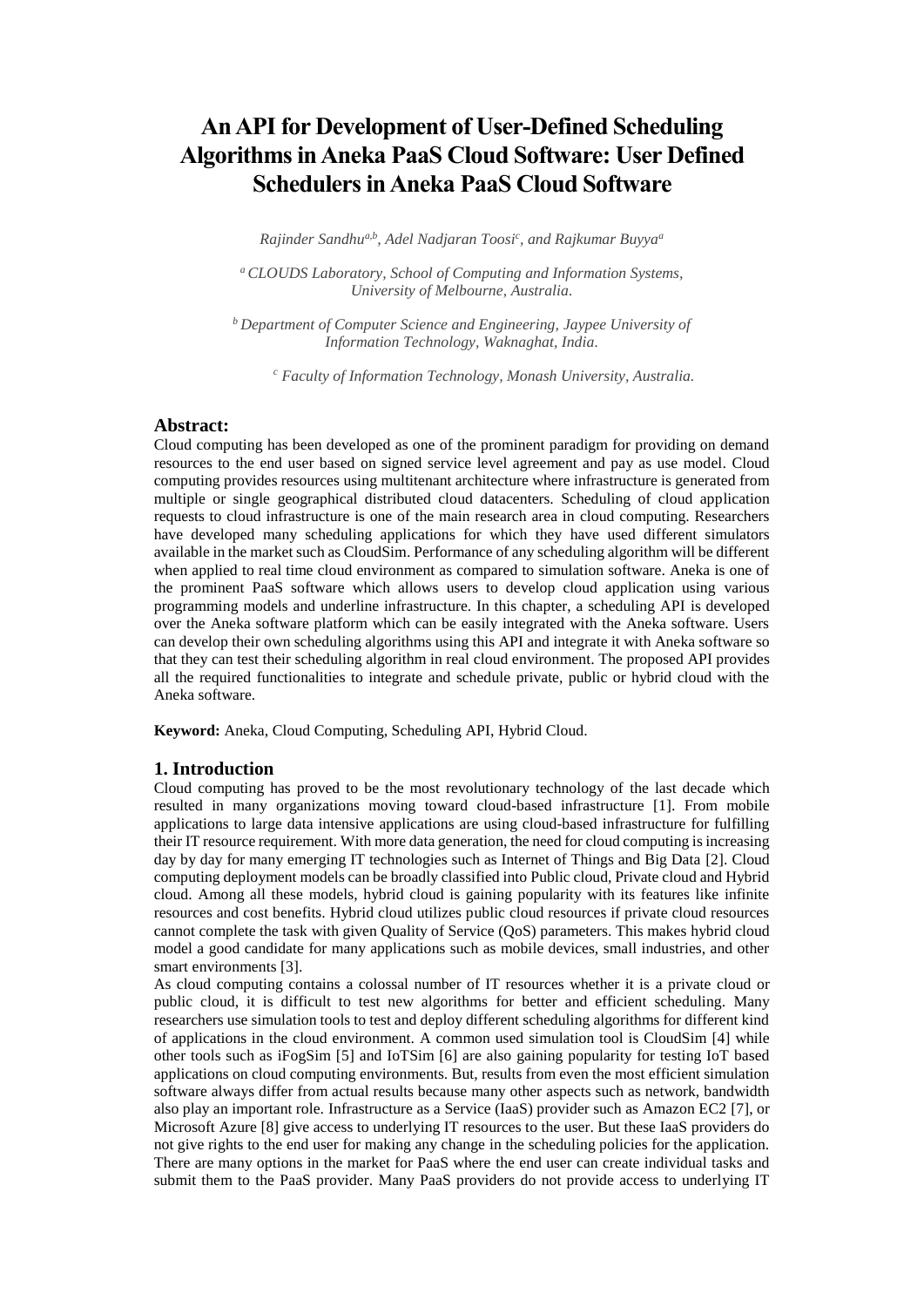infrastructure making it very difficult to change and test new scheduling policies [9]. Due to these constraints, research in the development of new scheduling policies is taking a big hit for real cloud computing environments.

Aneka [10] is a PaaS cloud provider developed in Microsoft .net for developing cloud computing infrastructure and applications using various programming models and available infrastructure. Aneka supports programming models such as Task, Thread and Map-Reduce while users can develop their own model. In Aneka, infrastructure can be developed using a cluster of multicore machines, private cloud and public cloud. Aneka contains inbuilt scheduling policies which are used to schedule jobs on private cloud created using multicore machines or using private cloud software such as OpenStack. Aneka provides dynamic provisioning feature which allows Aneka applications to use public cloud such as Amazon EC2 and Microsoft Azure when desired QoS cannot be achieved using the private cloud setup [11]. Aneka is one of its kind which gives the end user full freedom to develop applications in many languages and deploy it on any infrastructure available with them. It gives full access and right of underlying infrastructure to end user and well as full access to SDK for development of applications [12]. Aneka has many features but it is difficult for the end user to create their custom scheduling and provisioning policies.

In this chapter, we propose to develop an API for Aneka which allows end users to create and integrate their custom scheduling algorithms with Aneka. The user can develop their own applications in Aneka and then create a customized scheduling policy according to their application needs. Aneka also provides user with inbuilt sample applications such as Mandelbrot, Image Convolution or Blast to test their new scheduling algorithm. The proposed API bridges the gap between access to scheduling algorithms and using real cloud setup to test and create them.

The rest of the chapter has been organized as follows. Section 2 provides the introduction about the architecture of Aneka. Section 3 explains the proposed API with all classes. Section 4 provides sample codes and related discussion. Section 5 provides performance evaluation. Finally, Section 6 concludes the chapter and provides future directions.



Figure 1. Overview of Aneka Architecture [11]

### **2. Aneka**

Aneka is a PaaS cloud software that facilities the development and deployment of applications with underline support of .net framework. Figure 1 shows an overview of the architecture of Aneka. It contains three layers which are infrastructure, middleware and application development which allows the end user to change underline infrastructure and middleware to support rapid and customized development of cloud applications. The infrastructure of Aneka can be multicore machine, grid environment, cluster of machines, private cloud and public cloud. Public cloud is only required when scheduler decides that desired QoS cannot be achieved from other available resources. Middleware provides the support for programming models such as thread, task and Map-Reduce. It also provides the billing, accounting, resource reservation, hardware profiling and other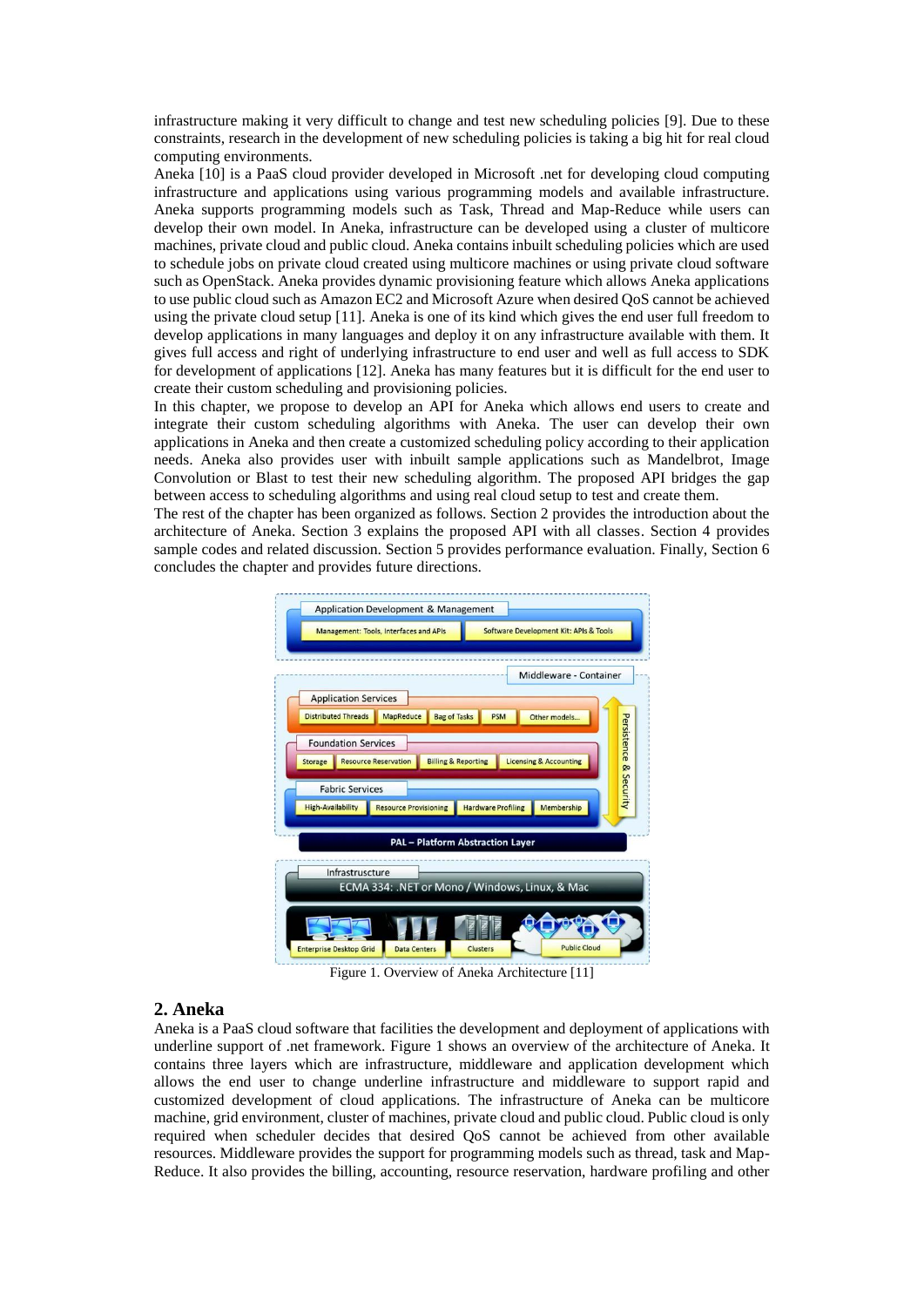services. These service in Aneka can be plugged and unplugged as and when required from the Management console provided in the application development and management layer. Aneka also contains many components which are discussed below:

- **Aneka Master Container:** Aneka master is mainly responsible for the scheduling and monitoring of application tasks and resources in the Aneka. Aneka master also manages the billing and reporting services of all the worker nodes attached with an Aneka master. The end user's application sends the task to Aneka master which based on the availability of worker nodes further schedules these tasks. If any worker nodes fail without executing the task, master reschedules the task o another available worker node.
- **Aneka Worker Container:** Aneka worker is the component which basically deals with the execution of the tasks. It contains the executor for each type of programming models available with the Aneka. After completing any assigned task, it sends the result back to master for compiling and starts waiting for new tasks. Worker node is operating system independent, it can be run on Linux or Windows machines.
- **Aneka Daemon:** Aneka daemons are the basic services which need to be installed in all the machines before Aneka master and worker can be installed.
- **Management Studio:** Management studio is the interactive interface which end user uses to create and manage cloud environments created inside the Aneka cloud. The end user can easily add private and public cloud resources, manages all added resources, create bills, monitor added resources, add file repositories, and check current statistics of the Aneka cloud.
- **Aneka SDK:** Aneka also provides SDK for the development of applications which can be directly deployed on the Aneka cloud created using management studio. These SDKs contains programming language specific libraries and other tools.

# **3. Proposed API**

Figure 2 shows the proposed API for Aneka cloud which acts as an independent interface which user can use to change the scheduling policies of Aneka. The user level scheduler is the new or proposed scheduler by the end user for its specific application or in general use. This user level scheduler is integrated with Aneka using the proposed scheduling API. This section explains different classes and interfaces used in the proposed API so that end user can easily write their own scheduling policies.



Figure 2. Framework for Scheduling API with Aneka PaaS Software

Aneka.Scheduling is the main project of proposed API which directly interacts with Aneka.Runtime project of Aneka to state which scheduling policy should be followed when any task arrives. Aneka.Runtime consults Aneka.Scheduling and based on the selected algorithm at the time of creation of Aneka master it schedules tasks on different worker nodes. Aneka.scheduling API contains six sub-projects out of which Aneka.Scheduling.Service and Aneka.Scheduling.Utils directly interacts with Aneka.Runtime project. These sub-projects are explained in details later in this chapter.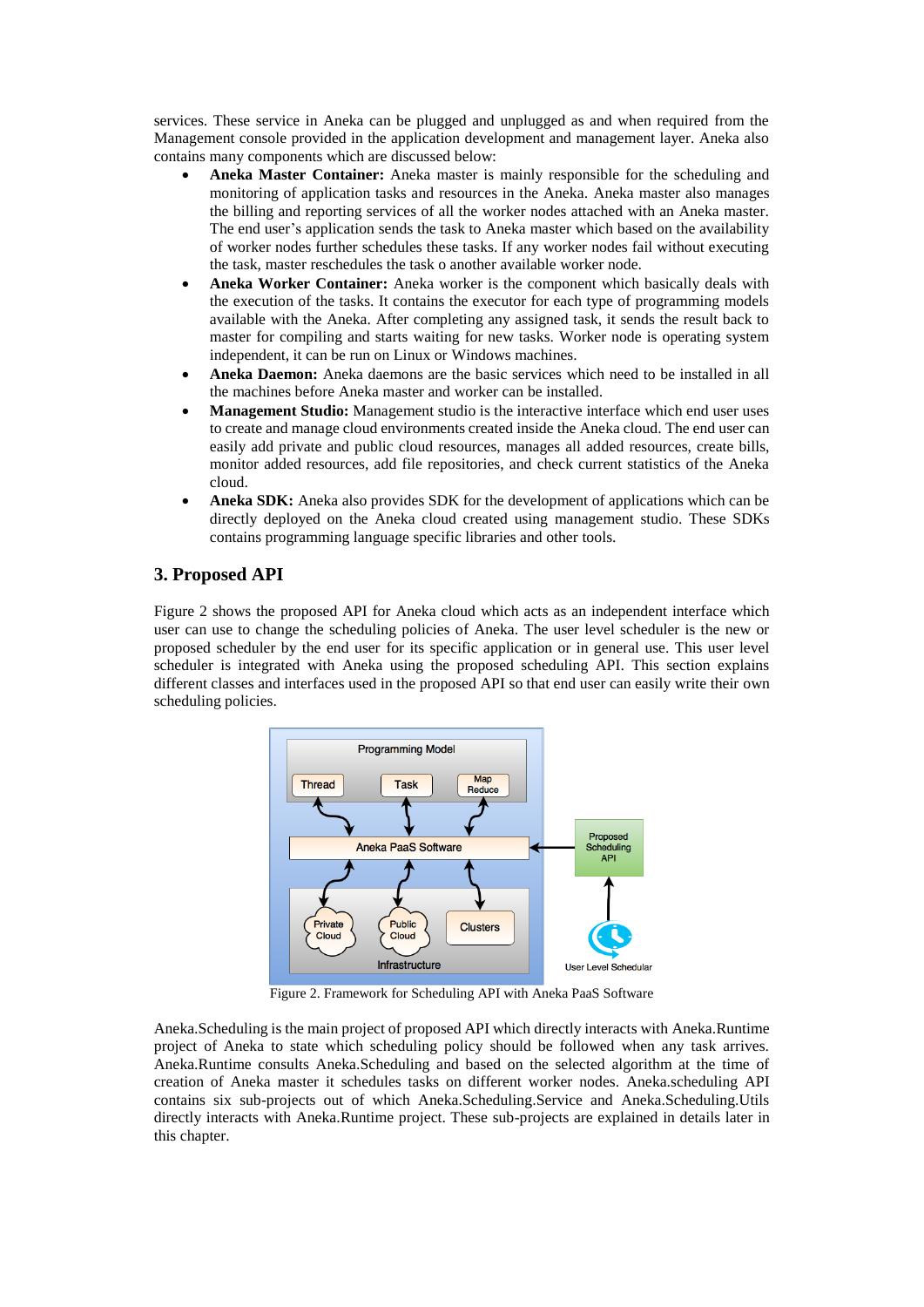

Figure 3: Code Map of proposed Aneka.Scheduling project in Aneka code

Aneka.Scheduling implements two interfaces which are ISchedulerContext and ISchedulerAlgorihtm as shown in Figure 4. Various events are associated with these interfaces which are triggered when there is a state change for the application or a task. Table 1 shows different event associated with Aneka.Scheduling.



Figure 4 Interfaces implemented by Aneka.Scheduling Project

| S. No. | Event                       | Description                                                                                                                                                                             |  |  |
|--------|-----------------------------|-----------------------------------------------------------------------------------------------------------------------------------------------------------------------------------------|--|--|
| 1.     | SchedulerAlgorihtm          | It selects the scheduling algorithm to use for scheduling<br>tasks on worker nodes.                                                                                                     |  |  |
| 2.     | <b>ResourceDisconnected</b> | Event when a resource is disconnected. For every task<br>assigned to this Resource the TaskFailed event will also<br>be fired.                                                          |  |  |
| 3.     | <b>ResourceReconnected</b>  | Event when a resource is reconnected.                                                                                                                                                   |  |  |
| 4.     | ResourceProvisionProcessed  | Event when a resource provisioning request is<br>processed.                                                                                                                             |  |  |
| 5.     | ResourceProvisionRequested  | Event when a resource provision request is triggered.                                                                                                                                   |  |  |
| 6.     | ResourceReleaseRequested    | Event when a resource release request is triggered.                                                                                                                                     |  |  |
| 7.     | ResourcePoolsQueryRequested | This event is triggered when end user generates any<br>resource pool related query. It is important event in case<br>there are multiple pool in dynamic provisioning of<br>Aneka cloud. |  |  |
| 8.     | TaskFinished                | Event when a task is finished.                                                                                                                                                          |  |  |
| 9.     | TaskFailed                  | Event when a task is failed due the task failure. It is<br>caused by something other than the resource<br>disconnection                                                                 |  |  |
| 10.    | TaskAborted                 | Event when a task is aborted due to the user action.                                                                                                                                    |  |  |
| 11.    | TaskRequeued                | Event when a task is requeued due the the user action                                                                                                                                   |  |  |

| Table 1. Different Events associated with Aneka.Scheduling |  |  |
|------------------------------------------------------------|--|--|
|                                                            |  |  |

#### **3.1 Aneka.Scheduling.Runtime**

It contains two classes and one interface as shown in the code map in Figure 5. This is responsible for decision making during runtime of any scheduling algorithm such as timings, resources available, task completed etc. SchedulerContextBase class registers all context-based activity happening in the scheduler to their specific events. This class also generates the exception and records it in the logger file so that end user can analyse the errors generated.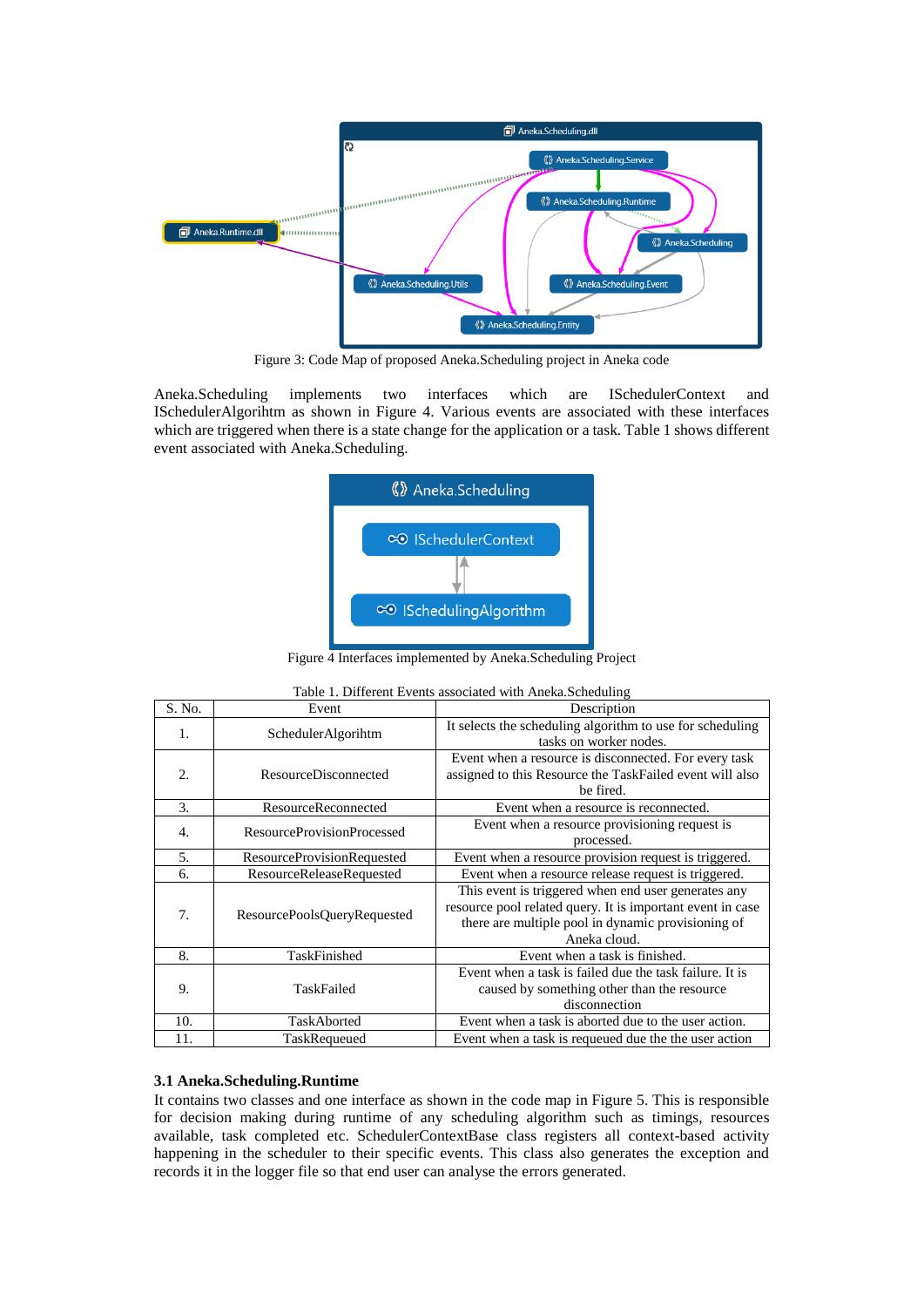

Figure 5 Classes and Interface of Aneka.Scheduling.Runtime

Major activities performed by this class are

- assign the value to the scheduling algorithm
- register the event handler for the forwarded assign work unit event from the scheduling algorithm
- hook the event handler for provision resources request
- hook the event handler for release resources request
- hook the event handler for a query for resource pools request
- register the scheduler context to the scheduling algorithm

Class SchedulingData extends the Aneka reporting data class which can capture the information about the scheduling data (mostly timing) of the specific task allocation. Various data collected by Scheduling data class are:

- **Queue Time:** A value representing the total waiting time of the task in seconds. This time is computed since the task is moved from queued to scheduled state.
- **Execution Time:** A value representing the total execution time of the task in seconds as seen by the scheduler service.
- **Task final State:** It provides the final state of the task submitted to the scheduler.

If the end user wants to add any new data point to the scheduling algorithm matrices, it can be easily added in this class. Interface ISchedulingHandler extends the IServiceNameAware interface of Aneka and provides a set of methods for the SchedulerService to specialize the activities of the scheduler. This interface allows separating all those management aspects that are common to several programming models, which reside in the SchedulerService class, from the specific aspects related to a given programming model, which reside in the component implementing this interface.

### **3.2 Aneka.Scheduling.Service**

It contains two classes which are ScheulerService and IndependentSchedulingService as shown in code map in Figure 6. This is responsible for major scheduling responsibilities based on the selected algorithms.



Figure 6 Code Map of Aneka.Scheduling.Service

Class SchedulerService specializes the ContextBase class of Aneka and implements the IService interface and IMembershipEventSink interface. It can be used as base application scheduler that needs to be further customized for handling the specific type of application according to the given programming model on which the application is based. The scheduled tasks directly performed by this scheduler are the interaction with the IApplicationStore interface to control the state of the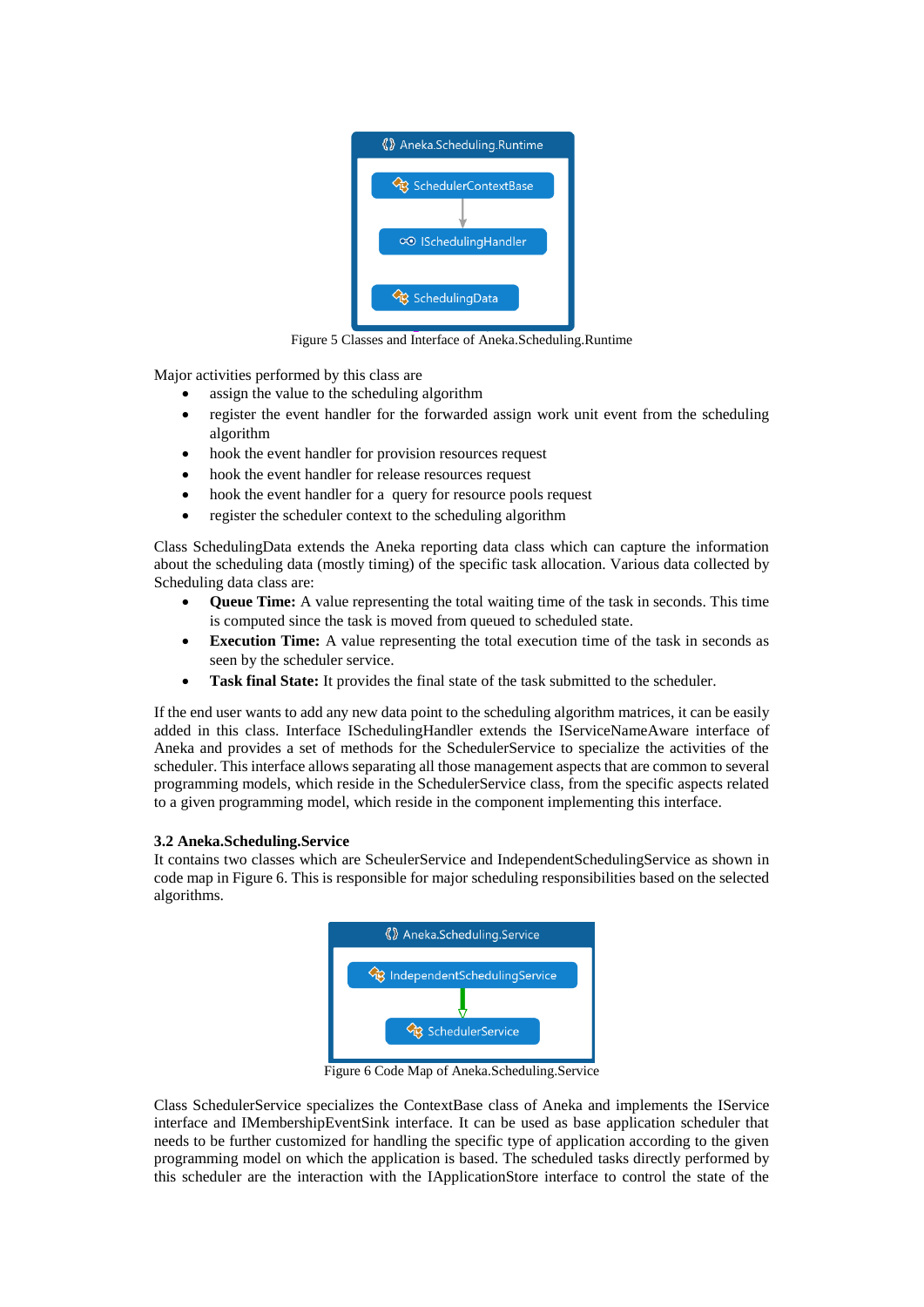application. It provides template methods that can be implemented by inherited classes to perform the WorkUnit level scheduled tasks. The activity of this service is supported by an implementation of ISchedulingHandler interface that deals directly with the programming model related scheduledTasks at a WorkUnit level.

Class IndependentSchedulingService defines a scheduling service for scheduling independent work units. Models featuring independent work units can use and specialize this scheduler policy in this class. Various parameters used in this class are:

- List of resources is maintained in this class on which scheduling can be done.
- Reservation list is present in this class.
- Starts and stops the scheduling service. Activates the scheduling algorithm and registers the resources with it.
- Fetches the list of WorkUnit instances that are in state Queued from the application store and delegates them back to the SchedulerAlgorithm.

# **3.3 Aneka.Scheduling.Algorithm**

It contains different algorithm currently available with Aneka, all available scheduling algorithms extends AlgorihtmBase class for their proper execution as shown in Figure 7. This also contains one NewUserDefined which end user will use to code their own scheduling policy. End users can even extend or change already existing algorithms for more optimization. Class AlgorithmBase is the implementation class for the ISchedulingAlgorithm interface. This class can be used as a template for creating specialized algorithms because it provides the basic features for integrating scheduling algorithms into the Aneka scheduling service. Different variables used in this class are listed in Table 2 and methods available with AlgorithmBase class are listed in Table 3.



Figure 7 Code map of available scheduling algorithms

| <b>S. No.</b> | <b>Variable/Objects</b>                   | <b>Parent Class</b>      | <b>Description</b>                                                                           |  |
|---------------|-------------------------------------------|--------------------------|----------------------------------------------------------------------------------------------|--|
| 1.            | rescheduledJobTimer<br><b>IDictionary</b> |                          | Dictionary mapping the each job reservationId<br>to the timer used to reschedule them.       |  |
| 2.            | bKeepRunning                              | N.A.                     | While this variable is true the scheduling loop<br>will bKeep running.                       |  |
| 3.            | canSchedule                               | ManualResetEvent         | Used to block the scheduling thread while<br>there are no scheduled Tasks or free resources. |  |
| 4.            | scheduler                                 | <b>ISchedulerContext</b> | Holds a reference to the context that the<br>scheduler is interacting with.                  |  |
| 5.            | <b>SupportsProvisioning</b>               | N.A.                     | Whether the algorithm support dynamic<br>provisioning or not                                 |  |

Table 2: Different variables/objects used in AlgorithmBase class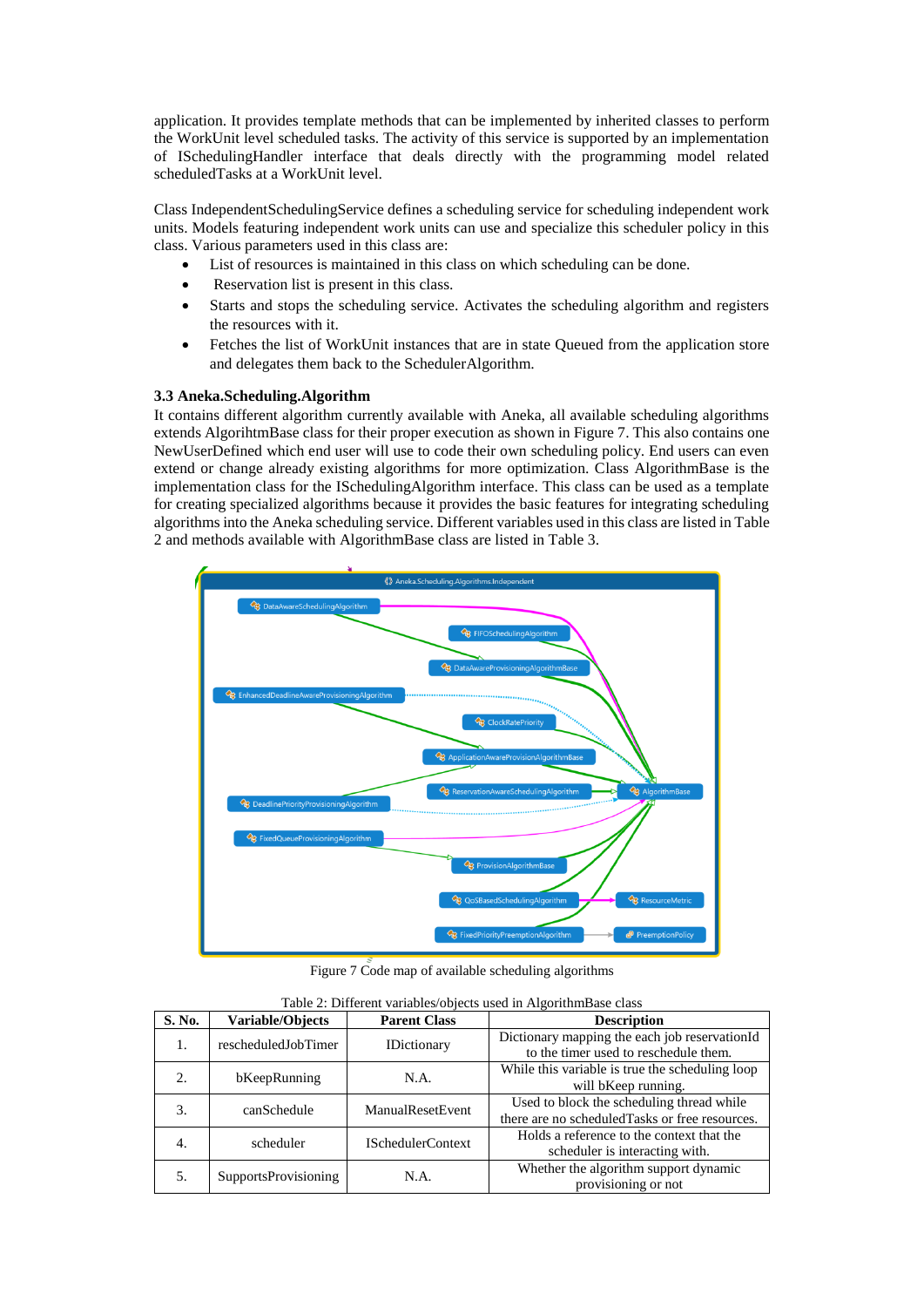|  | canFireEvent | AutoResetEvent | Used to block the event thread while there are |  |
|--|--------------|----------------|------------------------------------------------|--|
|  |              |                | no events to fire.                             |  |

Table 3: Methods Available in AlgorithmBase Class

| S. No. | Method Name                 | Description                                                |  |  |  |  |
|--------|-----------------------------|------------------------------------------------------------|--|--|--|--|
| 1.     | <b>Start</b>                | Start the scheduling loop for assigned tasks.              |  |  |  |  |
| 2.     | Stop                        | Stop the scheduling thread.                                |  |  |  |  |
| 3.     | Schedule                    | <b>This</b><br>method is called<br>repeatedly<br>by<br>the |  |  |  |  |
|        |                             | AlgorithBase<br>for<br>class<br>making<br>scheduling       |  |  |  |  |
|        |                             | decisions.                                                 |  |  |  |  |
| 4.     | AddTasks                    | Used to add new task to the scheduling queue.              |  |  |  |  |
| 5.     | GetNextTask                 | Used to get next task to schedule from the queue.          |  |  |  |  |
| 6.     | TaskFailed                  | Method is called when any task fails. Reschedule           |  |  |  |  |
|        |                             | policy is checked in this method for the failed task.      |  |  |  |  |
| 7.     | TaskAborted                 | Method is called when user abort the assigned task.        |  |  |  |  |
| 8.     | TaskFinished                | This is called when task is finished successfully and      |  |  |  |  |
|        |                             | should be reported to the user its output values.          |  |  |  |  |
| 9.     | TaskRequeued                | This method requeued the task if it is failed or           |  |  |  |  |
|        |                             | aborted.                                                   |  |  |  |  |
| 10.    | SetScheduler                | This method hooks up the event handler for events          |  |  |  |  |
|        |                             | fired with the desired scheduler.                          |  |  |  |  |
| 11.    | <b>StartScheduleTask</b>    | Start the process to schedule a given task to a given      |  |  |  |  |
|        |                             | resource.                                                  |  |  |  |  |
| 12.    | AddFreeResource             | This method will be called when a resource has a           |  |  |  |  |
|        |                             | task removed and it is not free.                           |  |  |  |  |
| 13.    | HaveFreeResources           | Return the value if there are free resource available      |  |  |  |  |
|        |                             | that can be used.                                          |  |  |  |  |
| 14.    | RemoveFreeResource          | Will be called when adding a task to the resource          |  |  |  |  |
|        |                             | fills the slot of that resource. Can be called if          |  |  |  |  |
|        |                             | resource get disconnected.                                 |  |  |  |  |
| 15.    | ResourceReconnected         | Hooks the event when resource get reconnected and          |  |  |  |  |
|        |                             | also updates the list of available resources.              |  |  |  |  |
| 16.    | <b>ResourceDisconnected</b> | Called when the resource get disconnected and              |  |  |  |  |
|        |                             | updates the list of available resources.                   |  |  |  |  |

Let's take an example of FIFO strategy which is already implemented in the proposed API. It extends the AlgorithmBase class and provides an implementation of the First-In First-Out scheduling strategy. In this algorithm, the tasks are scheduled in their order of arrival. The Schedule function is changed in this implementation which checks that there is a task in the queue and a resource is also free. If both these conditions are true, then it schedules the first task in the queue to the first resource in the resource list. Similarly, other algorithms are proposed in the API and these algorithms are self-explained.

### **3.4 Aneka.Scheduling.Event**

It provides all the events associated with the scheduling policies of Aneka. Proposed API provides the flexibility to end user to use already available events or create their own specific event. These events help scheduling policy designer to achieve desired performance and usability. These events are related to different components of Aneka which are listed in Table 4.

| S. No.                  | <b>Event Type</b>             | <b>Description</b>                                                                  |  |  |
|-------------------------|-------------------------------|-------------------------------------------------------------------------------------|--|--|
|                         | <b>Task Events</b>            | These events are related to tasks such as task finished, task<br>aborted etc.       |  |  |
| $\mathfrak{D}_{\alpha}$ | <b>Scheduling Events</b>      | These events are related to scheduling such as algorithm selected<br>etc.           |  |  |
| 4.                      | Resource Pool Query<br>Events | These events are related adding, selecting and deleting specific<br>resource pools. |  |  |
|                         | <b>Resource Events</b>        | These events are related to resource addition, deletion and<br>selection.           |  |  |

Table 4. Different type of events created in Aneka.Scheduling.Event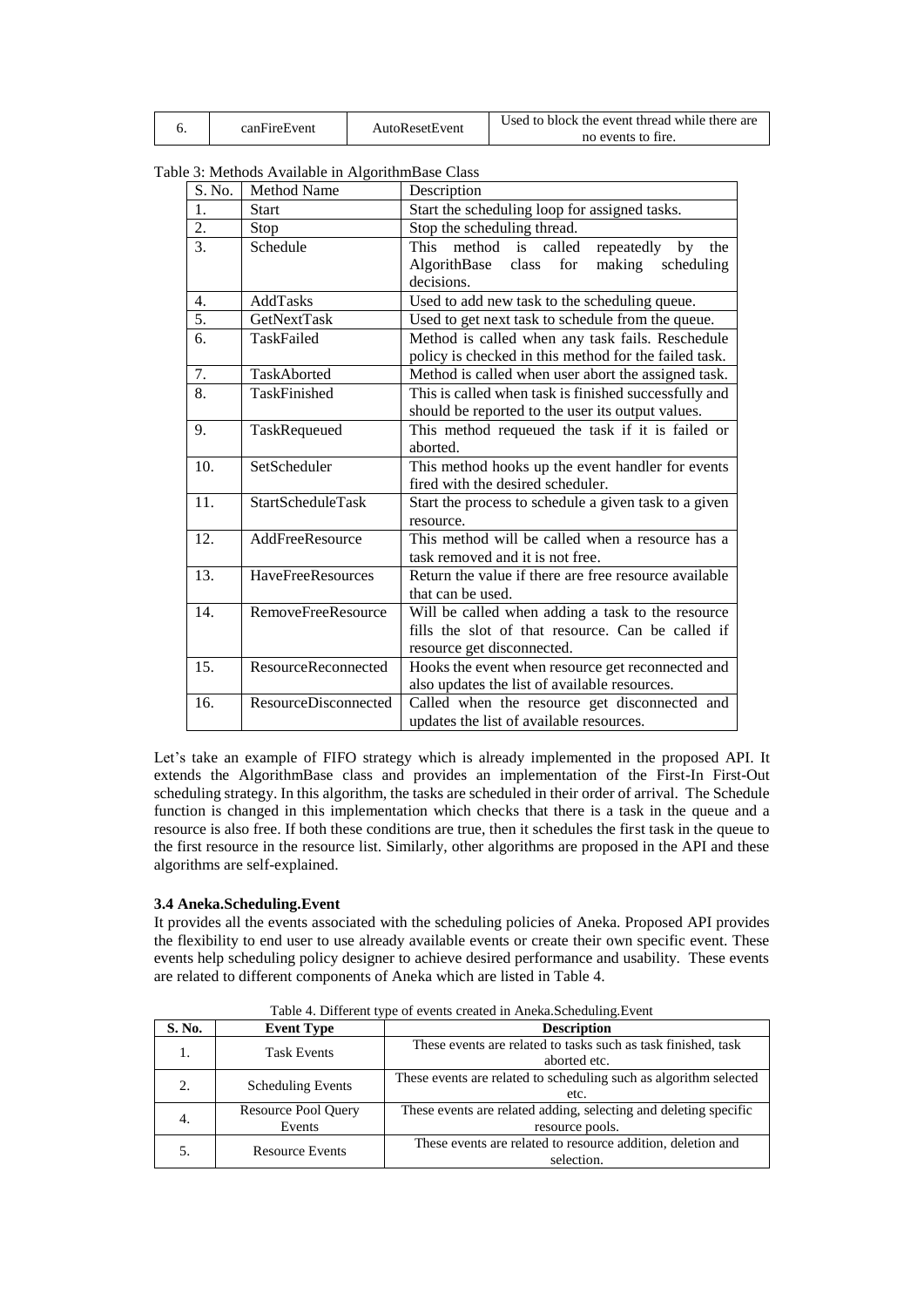| <b>IUCalcu</b>                                                             |                                                                                                                                                                                                                                                                                                                                                                                                                                                                                                                                                                                               |  |  |  |  |  |  |
|----------------------------------------------------------------------------|-----------------------------------------------------------------------------------------------------------------------------------------------------------------------------------------------------------------------------------------------------------------------------------------------------------------------------------------------------------------------------------------------------------------------------------------------------------------------------------------------------------------------------------------------------------------------------------------------|--|--|--|--|--|--|
|                                                                            | Aneka Node Configuration Wizard - [Single Host Setup: 192.168.225.200]<br>×                                                                                                                                                                                                                                                                                                                                                                                                                                                                                                                   |  |  |  |  |  |  |
|                                                                            | <b>Advanced Services Configuration</b><br>Here you can select the set of services that you want to activate on the Aneka container.                                                                                                                                                                                                                                                                                                                                                                                                                                                           |  |  |  |  |  |  |
| Aneka Container<br>$-$ Security<br>- Persistence<br>Advanced<br>- Failover | <b>Services</b><br>○ ResourceProvisioningService<br>Task Scheduler<br>ThreadScheduler<br>MapReduceScheduler<br>Storage Service<br>LoggingService                                                                                                                                                                                                                                                                                                                                                                                                                                              |  |  |  |  |  |  |
| $-$ Services<br>Complete Installation                                      | Service Configuration<br>Service Name:<br>Task Scheduler<br>81 Z J<br>$\boxed{\Xi \Xi}$<br>Settings:<br>$\times$ Basic<br>Algorithm Selection<br><b>FIFO</b><br>$\times$ Misc<br><b>FIFO</b><br><b>IsMasterService</b><br>Clock Rate Priority<br>Scheduling Algorith Fixed Priority Preemption<br>SchedulingHandle TimeCostQoSOptimization<br>FixedQueueProvisioningAlgorithm<br>DeadlinePriorityProvisioningAlgorithm<br>EnhancedDeadlineAwareProvisioningAlgorithm<br>Data Aware Scheduling Algorithm<br><b>Algorithm Selectio</b><br>NewUserDefined<br>The algorithm for sch<br>Customized |  |  |  |  |  |  |
|                                                                            | Cancel<br>Previous<br>Next<br>Finish                                                                                                                                                                                                                                                                                                                                                                                                                                                                                                                                                          |  |  |  |  |  |  |

Figure 8 Interface in Management Studio to Select NewUserDefined Scheduling Algorithm

## **3.5 Selection of NewUserDefined from Management Studio**

In this section step by step method to integrate the newly proposed scheduling policy is discussed. End user has to write new scheduling algorithm in NewUserDefined class of Aneka.Scheduling.Algorihtm. When Aneka master is being installed NewUserDefined should be chosen as shown in Figure 8. After this all the application running on Aneka if use dynamic provisioning will follow the scheduling policy desired in the proposed scheduling algorithm.

### **4. Developing New Scheduling Algorithms**

Scheduling algorithms in Aneka define the logic with which tasks are allocated to resources from Aneka runtime. Developing new scheduling involves writing the code for the new algorithm and plug it into the existing scheduling services with minimal knowledge of the internals of the Aneka runtime. As we stated earlier this can be done by implementing methods of two interfaces ― namely ISchedulerContext and ISchedulingAlgorithm ― that represent the interface with the Aneka runtime and the scheduling algorithm respectively. These interfaces and bases classes are part of the Aneka.Scheduling library.

```
using Aneka.Provisioning;
using Aneka.Scheduling.Entity;
using Aneka.Scheduling.Event;
namespace Aneka.Scheduling
{
   public interface ISchedulerContext 
    { 
         bool SupportsProvisioning { get; }
         event EventHandler<SchedulingEventArgs> AssignTask;
         event EventHandler<ProvisionResourcesArgs> ProvisionResources;
```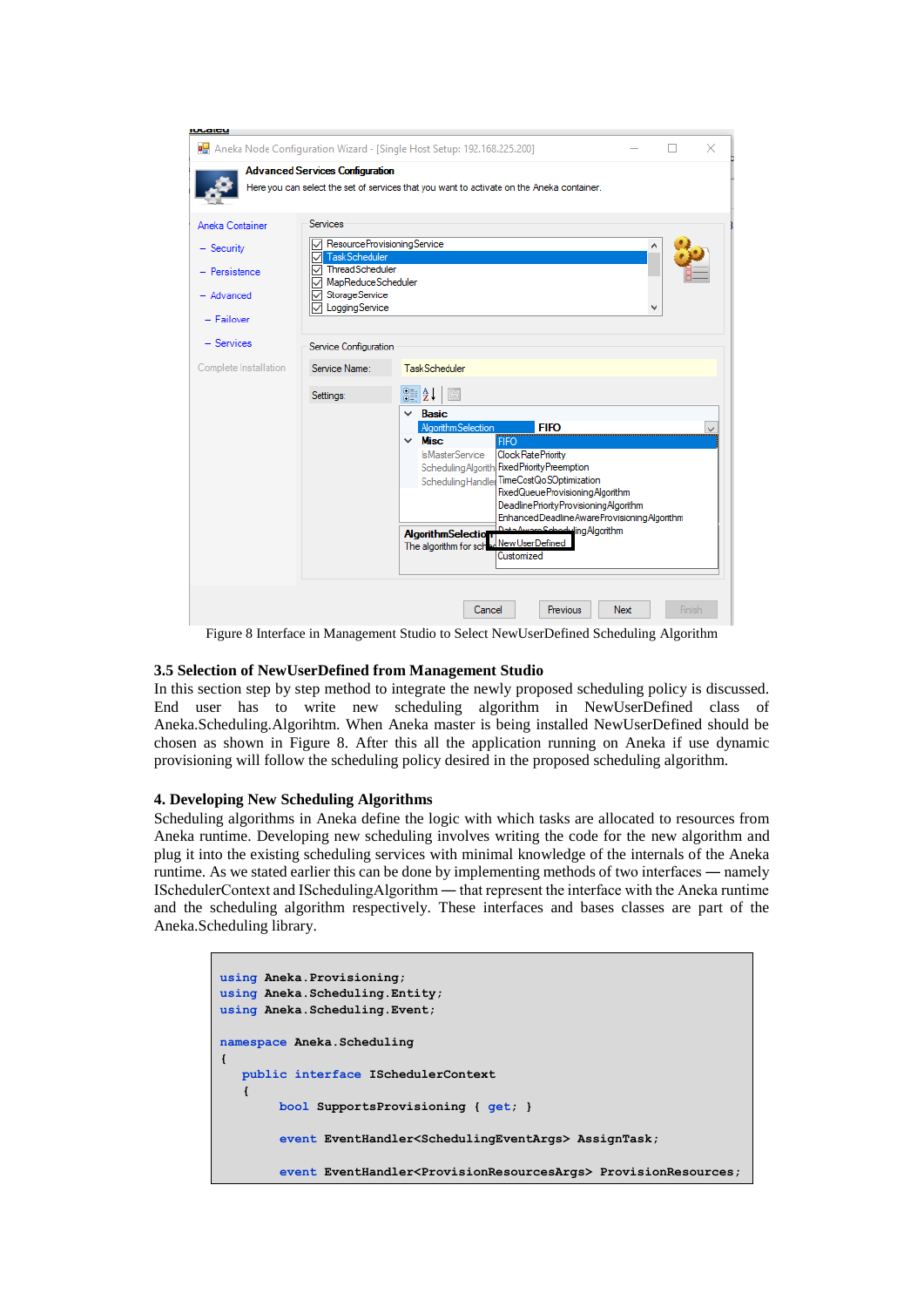```
 event EventHandler<ReleaseResourcesArgs> ReleaseResources;
         void Start();
         void Stop();
         void AddTasks(params Task[] tasks);
         void AddResources(params Resource[] resources);
         void SetScheduler(ISchedulerContext scheduler);
   }
}
```
Figure 9 *ISchedulingAlgorithm* interface

Figure 9 shows the ISchedulingAlgorithm interface that each scheduling algorithm has to implement. The algorithm provides a feedback to the Aneka runtime about its scheduling decisions through the events exposed by the interface. SupportsProvisioning is a boolean value that is set to true if the algorithm supports dynamic provisioning. AssignTask is trigred whenever a task is allocated to a resource. and ReleaseResources are events which are triggered when the scheduling algorithm issues a request for additional resources and reguest release of a provisioned resource, respectively. Start and Stop methods are called when the scheduling begins and ends. To add new tasks and new resources AddTasks and AddResources methods are called respectively. The algorithm works with the Aneka runtime and interfaces by means of the ISchedulerContext interface which is set in the SetScheduler method. Figure 10 shows ISchedulerContext interface.

```
using Aneka.Provisioning;
using Aneka.Scheduling.Entity;
using Aneka.Scheduling.Event;
using Aneka.Scheduling.Runtime;
namespace Aneka.Scheduling
{
    public interface ISchedulerContext 
    {
       ISchedulingAlgorithm SchedulerAlgorithm { get; set; }
       ISchedulingHandler SchedulingHandler { get; set; }
       event EventHandler<ResourceEventArgs> ResourceDisconnected;
       event EventHandler<ResourceEventArgs> ResourceReConnected;
       event EventHandler<ProvisionEventArgs> ResourceProvisionProcessed;
       event EventHandler<ProvisionResourcesArgs> ResourceProvisionRequested;
       event EventHandler<ReleaseResourcesArgs> ResourceReleaseRequested;
       event EventHandler<TaskEventArgs> TaskFinished;
       event EventHandler<TaskEventArgs> TaskFailed;
       event EventHandler<TaskEventArgs> TaskAborted;
       event EventHandler<TaskEventArgs> TaskRequeued;
    }
}
```
Figure 9 *ISchedulingContext* interface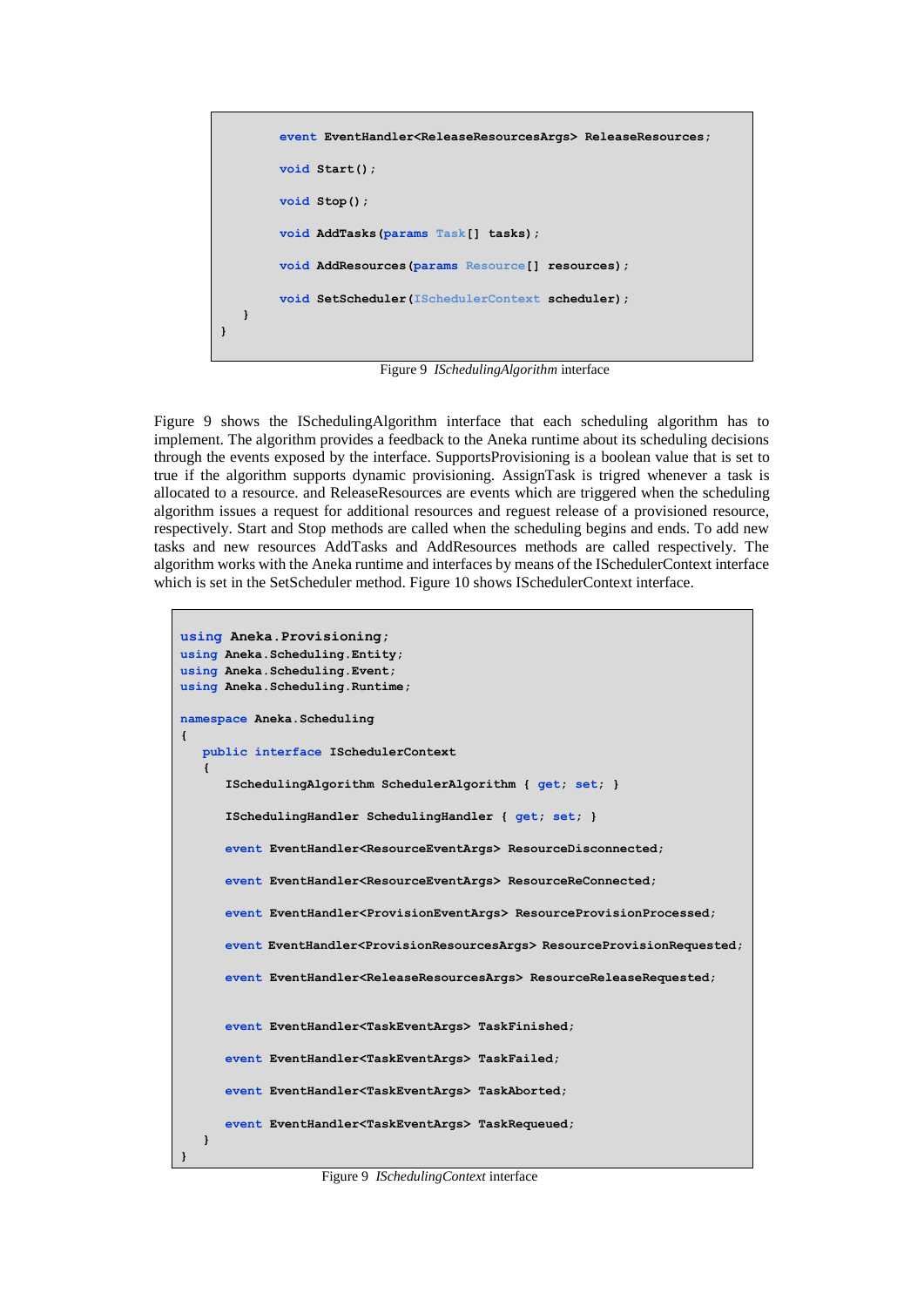Only a subset of events and properties are of interest for the scheduling algorithm.

- *ResourceDisconnected* and *ResourceReconnected*: notify the scheduling algorithm that a resource has disconnected or reconnected from a temporary disconnection.
- *TaskAborted*, *TaskFinished*, *TaskFailed*, and *TaskRequeued*: notify the scheduling algorithm of the status of the tasks.
- *ResourceProvisionProcessed*: is the only event from dynamic provisioning infrastructure that is of interest for the scheduling algorithm. This event provides information about the outcome of a resource provisioning request made earlier by the scheduling algorithm.

#### **4.1 Example 1: FIFO Scheduling Algorithm**

As stated earlier. *AlgorithmBase* implements the *ISchedulingAlgorithm* interface and can be used as a template for creating specialized algorithms. Figure 11 provides *FIFOSchedulingAlgorithm* Class body to show by simply overriding a few methods of the *AlgorithmBase* Class First-In First-Out scheduling strategy can be implemented where the tasks are scheduled in their order of arrival.

```
using Aneka.Scheduling.Entity;
using Aneka.Scheduling.Event;
using Aneka;
namespace Aneka.Scheduling.Algorithms.Independent
{ 
public class FIFOSchedulingAlgorithm : AlgorithmBase
     {
     private List<Resource> _freeList = new List<Resource>();
     protected override bool HaveFreeResources()
 {
             return _freeList.Count > 0;
         }
     protected override void AddFreeResource(Resource r)
         {
             lock (this.synchLock)
<b><i>{ \sim }
                 int track = DebugUtil.EnterLock();
                 if (r.IsConnected && r.FreeSlots > 0)
<b><i>{ \sim } \sim } \sim } }
                    _freeList.Remove(r);
                   _freeList.Add(r);
 }
                 DebugUtil.ExitLock(track);
 }
 }
     protected override void RemoveFreeResource(Resource r)
         {
             lock (this.synchLock)
<b><i>{ \sim }
                 int track = DebugUtil.EnterLock();
                 _freeList.Remove(r);
                 DebugUtil.ExitLock(track);
 }
 }
     protected override void Schedule()
 {
             lock (this.synchLock)
<b><i>{ \sim }
                 int track = DebugUtil.EnterLock();
                 if (_freeList.Count > 0 && TasksInQueue > 0)
<b><i>{ \sim } \sim } \sim } }
                    StartScheduleTask(_freeList.AsReadOnly(),GetNextTask());
 }
                 else
<b><i>{ \sim } \sim } \sim } \sim }
```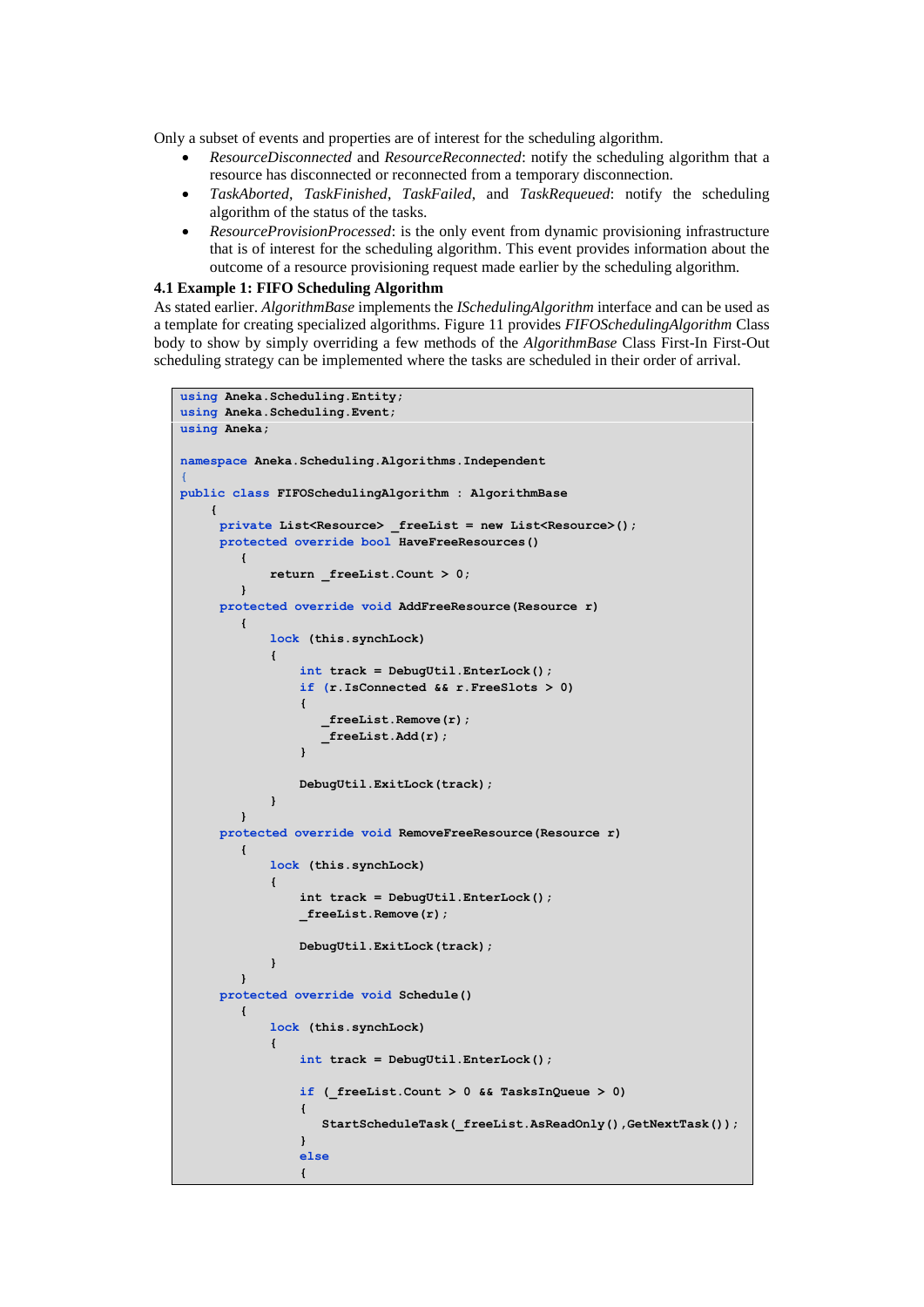

Figure 11 *FIFOSchedulingAlgorithm Class*

*\_freeList* maintains the list of the currently available resources for scheduling tasks. *HaveFreeResources()* method returns a Boolean value indicating whether there are free resources that can be used. *AddFreeResource* is called when a resource has a task removed. Since the recourse might be already on the free list, we remove it first and we add it again to avoid duplicates. *RemoveFreeResource* is called when adding a task to a resource fills all the slots or will be called for other reasons e.g., a disconnected resource. *Schedule()* starts the scheduling algorithm. If there is a task in the queue and a free resource in the *\_freeList* it calls the *StartScheduleTask* method by passing *\_freeList* and the next task in the queue. Otherwise, it resets the *canSchedule* to block the scheduling thread until the task can be scheduled again by any other resource.

# **4.2 Example 2: Deadline Priority Provisioning Algorithm**

A new scheduling algorithm can be designed in a way that supports dynamic provisioning of virtual resources by leveraging the resource provisioning service. These are all defined in the namespace *Aneka.Scheduling.Algorithm.Independent*, which can be found in the Aneka library. *ProvisioningAlgorithmBase* is this class provides an abstract base class for all dynamic provisioning algorithms. The algorithm provides a basic management of the provisioning request that has been issued. *ApplicationAwareProvisioningAlgorithm* is specialized for the scheduling a collection of tasks as a whole in order to ensure that some specific QoS parameters that are defined for the application are met. Developers can design their new scheduling algorithms and new strategies for triggering resource provisioning by extending one of these two classes or specializing the previous two algorithms.

For example, Figure 12 shows *DeadlinePriorityProvisioningAlgorithm* that extends *ApplicationAwareProvisionAlgorithmBase* class and leverages dynamic provisioning in order to schedule the execution of the tasks within the expected deadline. If the local resources are not enough to execute all the tasks in time, a request for additional resources is issued. The class overrides two main methods of the base class called *ShrinkRequired* and *GrowRequired* to request release or adding of resources from the provisioner respectively. Both methods use the private method called ExceedResourceCapacity to set a Boolean indicator called required.

```
namespace Aneka.Scheduling.Algorithms.Independent
{
       public class DeadlinePriorityProvisioningAlgorithm : ApplicationAwareProvisionAlgorithmBase
 {
              protected override bool ShrinkRequired(Aneka.Scheduling.Entity.Task task, QoS qos)
 {
                    bool required = false;
                    if (qos != null)
<b><i>{ \sim }
                           int currentResources = this.GetResourceCount(task.ApplicationId);
                           if (qos.WorkRemaining<currentResources || qos.WorkCompleted==qos.TotalWork)
<b><i>{ \left\{ \left( \left( \begin{array}{cc} 0 & 0 & 0 \\ 0 & 0 & 0 \\ 0 & 0 & 0 \\ 0 & 0 & 0 \\ 0 & 0 & 0 \\ 0 & 0 & 0 \\ 0 & 0 & 0 \\ 0 & 0 & 0 \\ 0 & 0 & 0 \\ 0 & 0 & 0 \\ 0 & 0 & 0 & 0 \\ 0 & 0 & 0 & 0 \\ 0 & 0 & 0 & 0 \\ 0 & 0 & 0 & 0 & 0 \\ 0 & 0 & 0 & 0 & 0 \\ 0 & 0 & 0 & 0 & 0 \\ 0 & 0 & 0 & 0 & 0 & 0 \\ 0 & 0 & required = true;
 }
                            else
<b><i>{ \left\{ \left( \left( \begin{array}{cc} 0 & 0 & 0 \\ 0 & 0 & 0 \\ 0 & 0 & 0 \\ 0 & 0 & 0 \\ 0 & 0 & 0 \\ 0 & 0 & 0 \\ 0 & 0 & 0 \\ 0 & 0 & 0 \\ 0 & 0 & 0 \\ 0 & 0 & 0 \\ 0 & 0 & 0 & 0 \\ 0 & 0 & 0 & 0 \\ 0 & 0 & 0 & 0 \\ 0 & 0 & 0 & 0 & 0 \\ 0 & 0 & 0 & 0 & 0 \\ 0 & 0 & 0 & 0 & 0 \\ 0 & 0 & 0 & 0 & 0 & 0 \\ 0 & 0 & required = this.ExceedResourceCapacity(qos, task.ApplicationId, false) == false && 
currentResources > 1;
 }
 }
                     return required;
              }
              protected override bool GrowRequired(Aneka.Scheduling.Entity.Task task, QoS qos)
 {
                     bool required = false;
                     string applicationId = task.ApplicationId;
                     if (qos != null)
 {
```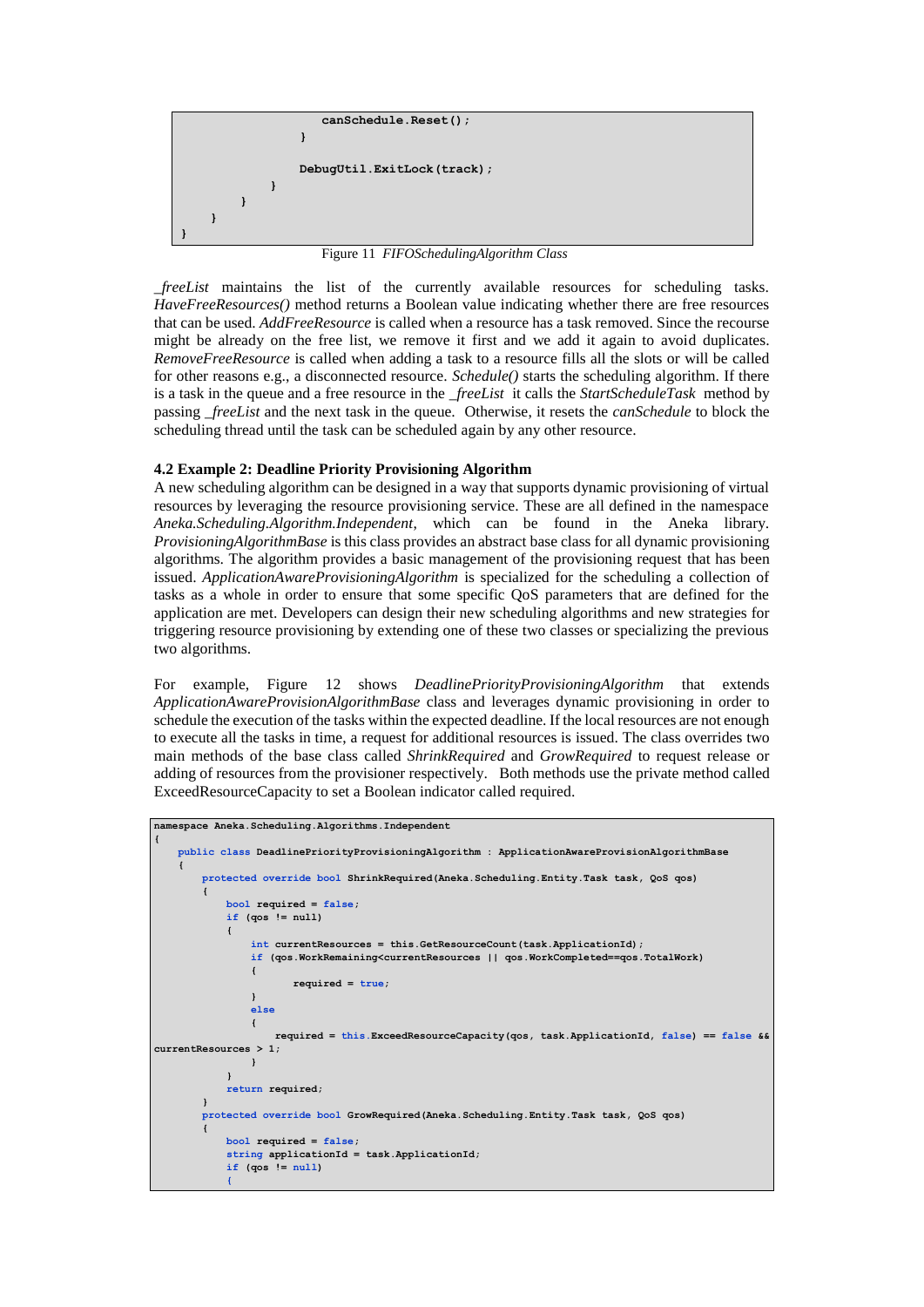

Figure 12 *DeadlinePriorityProvisioningAlgorithm Class*

The *ExceedResourceCapacity* method checks whether the current allocation for the application is compliant with the requirements set for the corresponding application. A Boolean value *toGrow* indicates whether we need to check for additional resources to add when it is *true* or resources to release when it is *false*. *taskRemaining* keeps the total number of remaining tasks that must be executed. *taskResourceRatio* is then calculated based on the ratio of the number of remaining tasks to the number of current resources. Finally based on the indicative values of *AverageTaskExecutionTime* in the *requiredTime* is calculated and is compared to *timeRemaining* which indicates the time remaining to the deadline. *bRequired* value is then set accordingly to true when the required time is larger than the remaining time.



Figure 12 *ExceedResourceCapacity* method

# **5. Performance Evaluation**

For the sake of performance evaluation, we built a small-scale experimental testbed and tested our previously proposed resource provisioning and scheduling algorithm called Data-aware [12]. We use our proposed API all to integrate Data-aware scheduling algorithm. For more details on the Data-aware algorithm and workload setup, please look at our paper in [12]. The testbed is a hybrid cloud environment constituting of two desktop machines (one master and one slave) residing at The University of Melbourne and dynamic resources provisioned from Microsoft Azure. Configurations of resources used in the experiment are shown in Table 5. Public cloud resources are dynamically provisioned from Microsoft Azure cloud when local resources are not able to meet application deadlines.

| Table 9. Configuration of machines used in the experiments. |                    |            |       |                 |                     |
|-------------------------------------------------------------|--------------------|------------|-------|-----------------|---------------------|
| Machine                                                     | Type               | <b>CPU</b> | Cores | Memory          | os                  |
| Master                                                      | Intel Core i7-4790 | 3.60 GHz   |       | 16GB            | Windows 7           |
| Worker                                                      | Intel Core i7-2600 | 3.40 GHz   |       | 8 <sub>GB</sub> | Windows 7           |
| <b>Azure Instances</b>                                      | Standard DS1       | $2.4$ GHz  |       | 3.5GB           | Windows Server 2012 |

Table 5: Configuration of machines used in the experiments.

As an application, a Bag-of-Tasks for measuring a walkability index is used [12]. A walkability index is used to assess how walkable a given neighborhood is based on factors such as road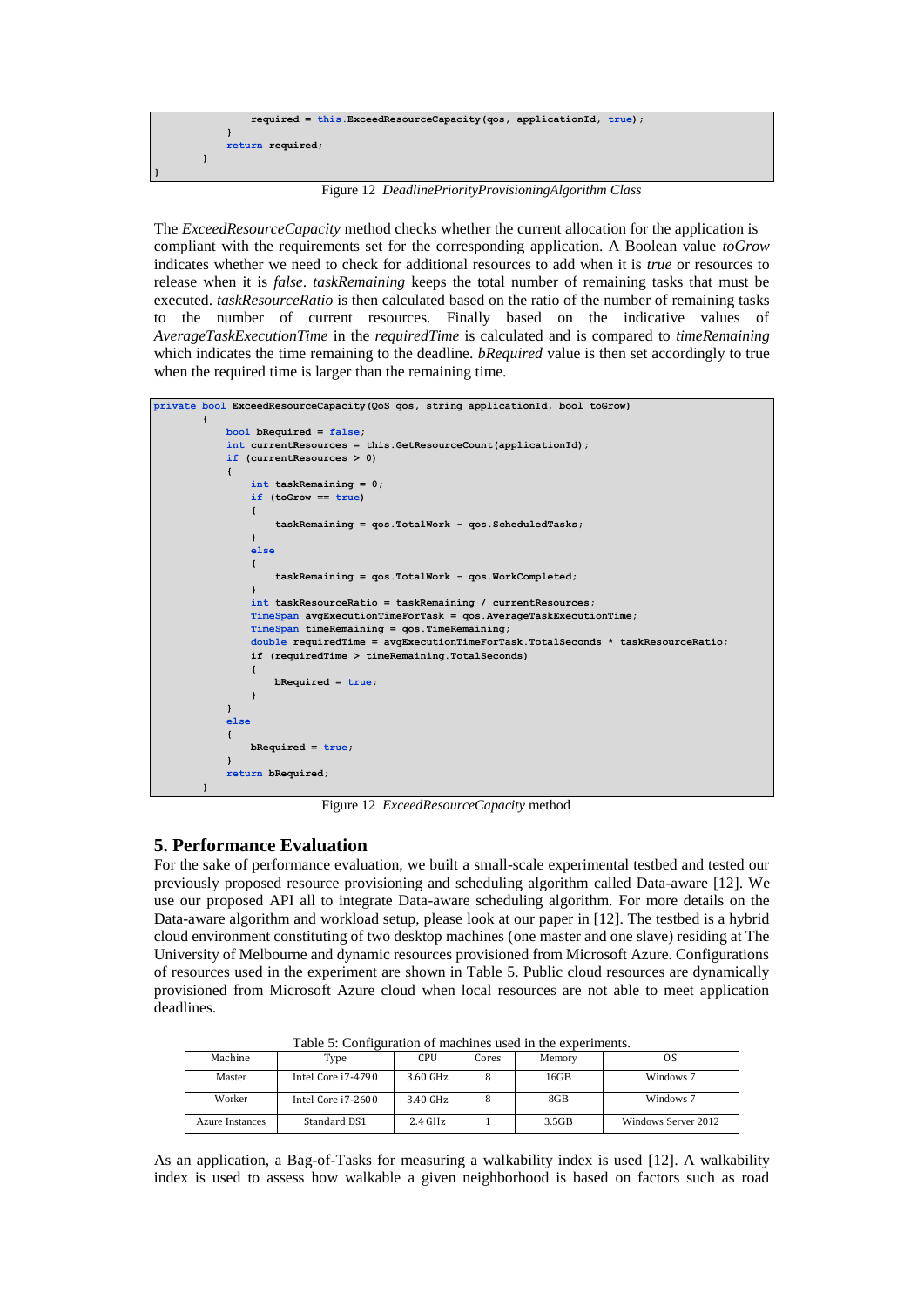connectivity, gross dwelling density and the land use mix in the area. In our experiments, we use the walkability application to provide walkability indexes for 220 different neighborhoods in the city of Melbourne. The walkability application suits the purpose of our experiments since it is dataintensive and it can be broken into independent tasks, each computing a walkability index for a neighborhood. The test application contains 55 tasks, each calculating walkability indexes for four different neighborhoods of Melbourne city.

#### **5.1 Experimental Results**

We submit the walkability application to Aneka for execution with different deadlines, showing how the proposed algorithm behaves. All experiments are repeated for the other Aneka inbuilt scheduling algorithms, called *Default* and *Enhanced*. The Default scheduling algorithm makes an estimation of the expected completion time of the application with currently available resources, and if the expected completion time is later than the deadline defined in the Quality of Service parameters of the application, it requests extra resources from the public cloud to complete the application within given deadlines. The Enhanced algorithm is designed to utilize Amazon EC2 Spot Instance resources with an average higher deployment time but lower budget than the Default algorithm.

The execution time of the application without setting a deadline and only using private (local) resources takes 45.4 minutes. Figure 12 showsthe results of the application execution under different deadlines. As shown by Figure 12, scheduling algorithms meet the deadline in all scenarios except in 3 cases, highlighted by "x" in the figure. Default and Enhanced algorithms violate the deadline constraint when the deadline is set to 35 minutes. The Default algorithm also misses the deadline when it is set to 40 minutes. The key reason is that these algorithms rely on only a single variable for measuring average runtime of tasks to allocate dynamic resources without considering data transfer time.

![](_page_12_Figure_4.jpeg)

Figure 12 Execution time for Default, Enhanced, and Data-aware algorithms considering different application deadlines. The X symbol shows a violated deadline.

Experimental results demonstrate that the we can integrate new scheduling algorithm to Aneka Software using the proposed API. The results also show that the plugged-in scheduling algorithm works with qualitatively similar performance as the inbuilt scheduling algorithms and even outperforms them in some cases in terms of meeting deadline constraints.

## **6. Conclusion and Future Work**

Aneka is one of the prominent PaaS cloud software available in the market which allows you to change and manage the underline infrastructure as well as write applications in any programming model. Aneka has many features the research community well demands the customization of Aneka scheduling algorithm for dynamic provisioning. In this chapter, an API is proposed which provides all necessary libraries to develop new Aneka scheduling algorithm. The new algorithm created from this API can be easily integrated with Aneka interface using Management Studio. The proposed API will help cloud computing researchers to develop their application in a real cloud and test them with their custom scheduling algorithm.

As part of the future work, we will focus on the creation of graphical user interface for addition of new scheduling APIs. This interactive interface will feature the designing of scheduling algorithms for new paradigms such as Internet of Things (IoT) and Fog Computing. The future work will also consist of development of APIs which are compatible with creation of multi-level scheduling